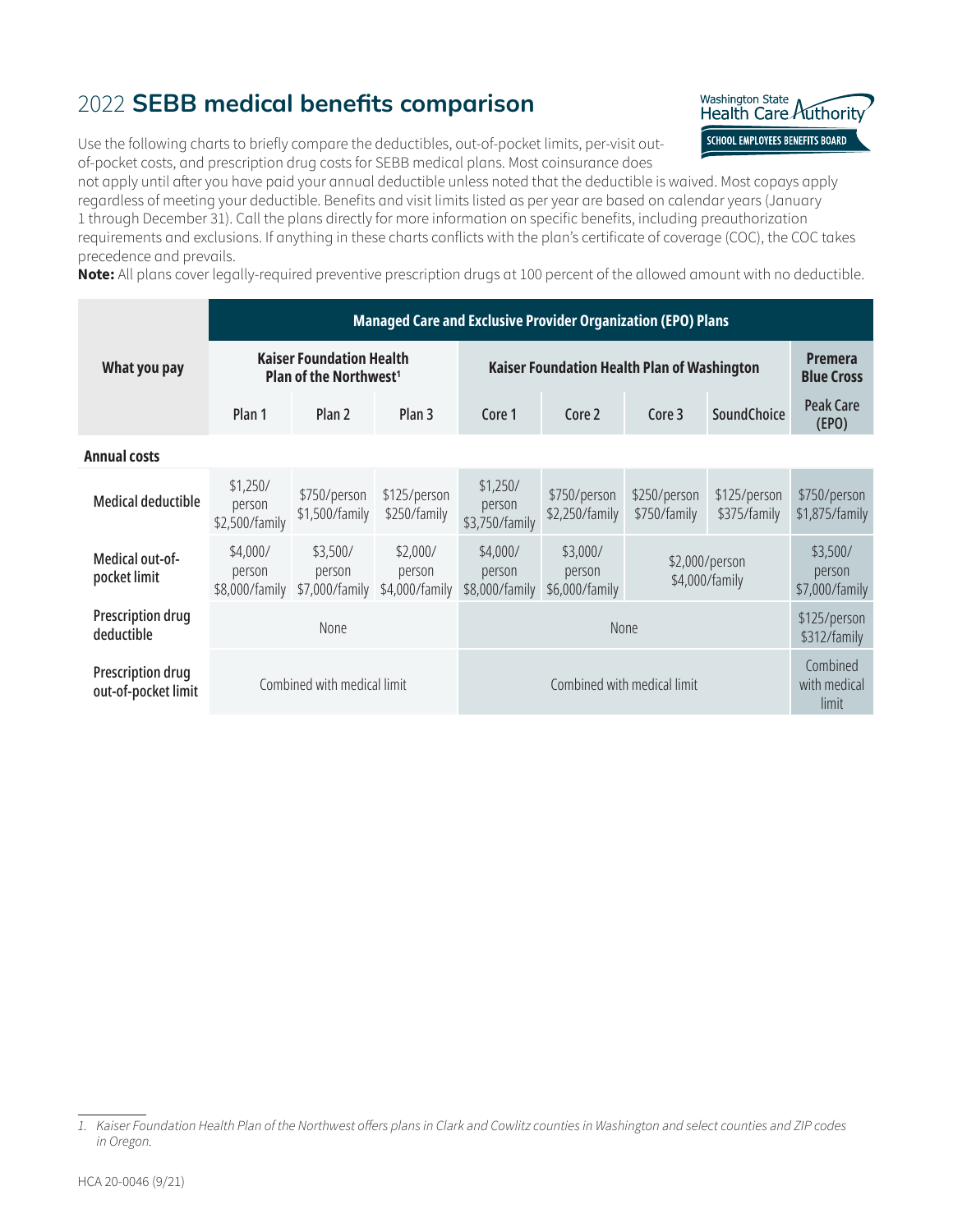|                                          |                                          |                                                               | <b>Preferred Provider Organization (PPO) Plans</b> |                                          |                                                                  |                                                                  |                                                                     |                                           |                                                    |  |  |  |
|------------------------------------------|------------------------------------------|---------------------------------------------------------------|----------------------------------------------------|------------------------------------------|------------------------------------------------------------------|------------------------------------------------------------------|---------------------------------------------------------------------|-------------------------------------------|----------------------------------------------------|--|--|--|
| What you pay                             |                                          | <b>Kaiser Foundation Health Plan</b><br>of Washington Options |                                                    |                                          | <b>Premera Blue Cross</b>                                        |                                                                  | <b>Uniform Medical Plan (administered</b><br>by Regence BlueShield) |                                           |                                                    |  |  |  |
|                                          | Access<br>PP <sub>0</sub> 1              | Access<br>PP <sub>O</sub> <sub>2</sub>                        | Access<br>PPO <sub>3</sub>                         | <b>High PPO</b>                          | <b>Standard</b><br><b>PPO</b>                                    | Achieve 1                                                        | Achieve 2                                                           | <b>UMP Plus</b>                           | <b>High</b><br><b>Deductible</b>                   |  |  |  |
| <b>Annual costs</b>                      |                                          |                                                               |                                                    |                                          |                                                                  |                                                                  |                                                                     |                                           |                                                    |  |  |  |
| <b>Medical deductible</b>                | \$1,250/<br>person<br>\$3,750/<br>family | \$750/<br>person<br>\$2,250/<br>family                        | \$250/<br>person<br>\$750/family                   | \$750/<br>person<br>\$1,875/<br>family   | \$1,250/<br>person<br>\$3,125/<br>family                         | \$750/<br>person<br>\$2,250/<br>family                           | \$250/<br>person<br>\$750/family                                    | \$125/<br>person<br>\$375/family          | \$1,400/<br>person<br>\$2,800/<br>family           |  |  |  |
| Medical out-of-<br>pocket limit          | \$4,500/<br>person<br>\$9,000/<br>family | \$3,500/<br>person<br>\$7,000/<br>family                      | \$2,500/<br>person<br>\$5,000/<br>family           | \$3,500/<br>person<br>\$7,000/<br>family | \$5,000/<br>person<br>\$10,000/<br>family                        | \$3,500/<br>person<br>\$7,000/<br>family                         | \$2,000/person<br>\$4,000/family                                    |                                           | $$4,200^{1}/$<br>person<br>$$8,400^{1}/$<br>family |  |  |  |
| Prescription drug<br>deductible          | None                                     |                                                               | \$125/<br>person<br>\$312/family                   | \$250/<br>person<br>\$750/family         | \$250 <sup>2</sup> /<br>person<br>\$750 <sup>2</sup> /<br>family | \$100 <sup>2</sup> /<br>person<br>\$300 <sup>2</sup> /<br>family | None                                                                | Combined<br>with<br>medical<br>deductible |                                                    |  |  |  |
| Prescription drug<br>out-of-pocket limit | Combined with medical limit              |                                                               |                                                    | Combined with<br>medical limit           |                                                                  | \$2,000/person<br>\$4,000/family                                 |                                                                     |                                           | Combined<br>with<br>medical<br>limit <sup>1</sup>  |  |  |  |

*<sup>1.</sup> Not to exceed \$7,000/member.*

*<sup>2.</sup> Tier 2 and specialty, except insulin*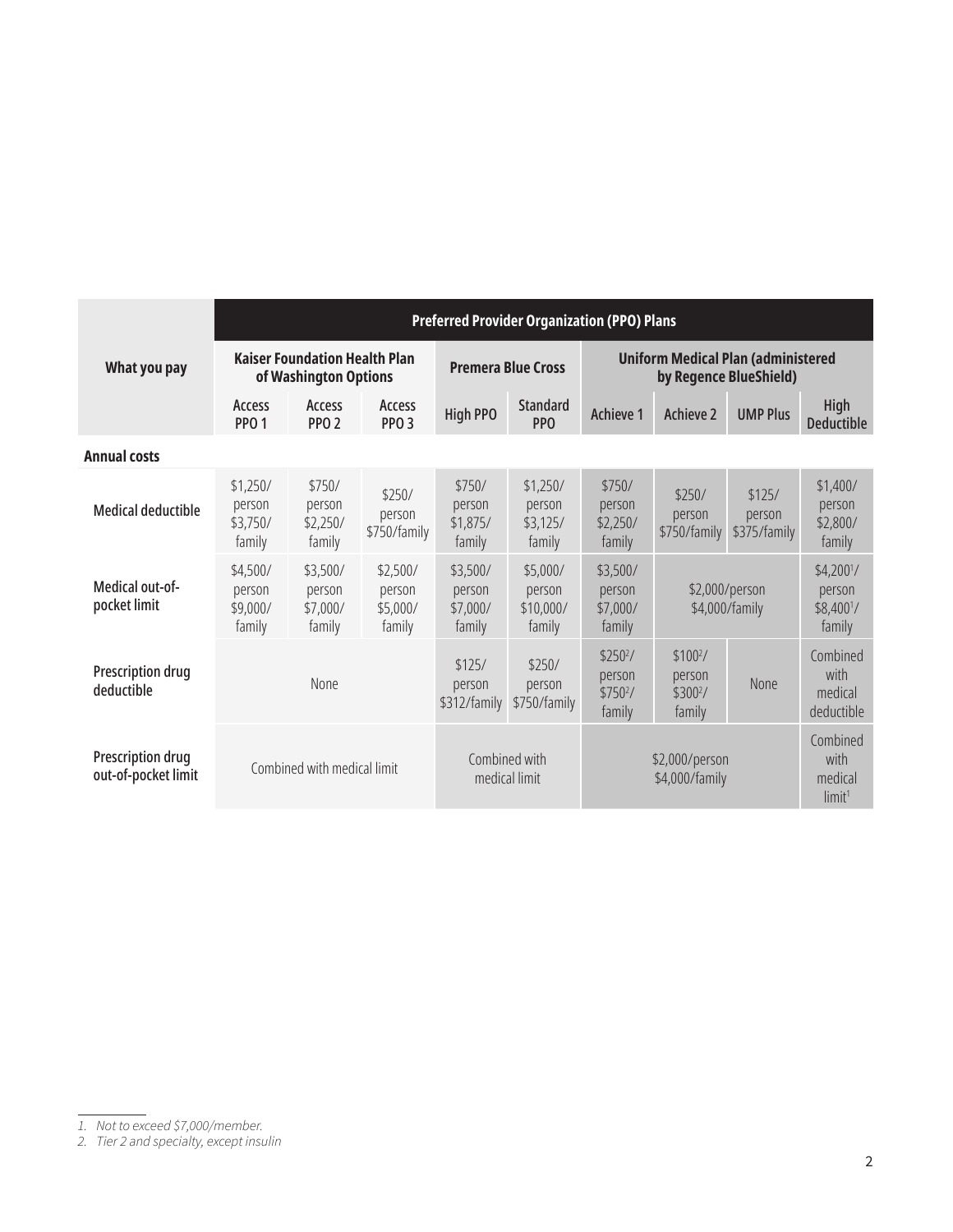|                                                                | Managed Care and Exclusive Provider Organization (EPO) Plans |                                                                       |                          |                           |                                             |                           |                          |                                                    |  |  |
|----------------------------------------------------------------|--------------------------------------------------------------|-----------------------------------------------------------------------|--------------------------|---------------------------|---------------------------------------------|---------------------------|--------------------------|----------------------------------------------------|--|--|
| What you pay                                                   |                                                              | <b>Kaiser Foundation Health</b><br>Plan of the Northwest <sup>1</sup> |                          |                           | Kaiser Foundation Health Plan of Washington |                           |                          |                                                    |  |  |
|                                                                | Plan 1                                                       | Plan <sub>2</sub>                                                     | Plan <sub>3</sub>        | Core 1                    | Core 2                                      | Core <sub>3</sub>         | SoundChoice              | <b>Peak Care</b><br>(FPO)                          |  |  |
| <b>Emergency services</b>                                      |                                                              |                                                                       |                          |                           |                                             |                           |                          |                                                    |  |  |
| Ambulance                                                      |                                                              |                                                                       |                          |                           |                                             | 20% (deductible waived)   |                          | 25%                                                |  |  |
| <b>Emergency room</b>                                          |                                                              | 20%                                                                   |                          |                           | $$150 + 20\%$                               |                           | $$150 + 15\%$            | $$150 + 25\%$                                      |  |  |
| <b>Hearing services</b>                                        |                                                              |                                                                       |                          |                           |                                             |                           |                          |                                                    |  |  |
| <b>Hearing aids</b>                                            |                                                              | \$0; one per ear every 60 months                                      |                          |                           | \$0; one per ear any consecutive 60 months  |                           |                          | \$0; one per<br>ear every 5 yrs                    |  |  |
| Routine annual<br>hearing exam                                 | \$40<br>\$35                                                 |                                                                       | \$30                     | \$30 <sup>3</sup>         | \$25 <sup>3</sup>                           | \$20 <sup>3</sup>         | \$0 <sup>3</sup>         | \$0                                                |  |  |
| <b>Hospital care</b>                                           |                                                              |                                                                       |                          |                           |                                             |                           |                          |                                                    |  |  |
| Inpatient                                                      |                                                              | 20%                                                                   |                          |                           | 20%                                         |                           | 15%                      | 25%                                                |  |  |
| Outpatient                                                     | 20%                                                          |                                                                       |                          |                           | 25%                                         |                           |                          |                                                    |  |  |
| <b>Office visits</b>                                           |                                                              |                                                                       |                          |                           |                                             |                           |                          |                                                    |  |  |
| <b>Behavioral health</b>                                       | \$30 <sup>3</sup>                                            | \$25 <sup>3</sup>                                                     | \$20 <sup>3</sup>        | \$30 <sup>3</sup>         | \$25 <sup>3</sup>                           | \$20 <sup>3</sup>         | \$0 <sup>3</sup>         | \$20                                               |  |  |
| Preventive care <sup>2</sup>                                   |                                                              | \$0                                                                   |                          |                           | \$0                                         |                           |                          |                                                    |  |  |
| Primary care                                                   | \$30 <sup>3</sup>                                            | \$25 <sup>3</sup>                                                     | \$20 <sup>3</sup>        | \$30 <sup>3</sup>         | \$25 <sup>3</sup>                           | \$20 <sup>3</sup>         | \$0                      | \$20                                               |  |  |
| Specialist                                                     | \$40                                                         | \$35                                                                  | \$30                     | \$40                      | \$35                                        |                           | \$30                     | \$40                                               |  |  |
| <b>Urgent care</b>                                             | \$50                                                         | \$45                                                                  | \$40                     | \$30 <sup>3</sup>         | \$25 <sup>3</sup>                           | \$20 <sup>3</sup>         | \$30                     | 25%                                                |  |  |
| Telemedicine/<br>telehealth/<br>virtual care                   |                                                              | \$0                                                                   |                          |                           | See note <sup>4</sup>                       |                           |                          |                                                    |  |  |
| Therapies (max number of visits/year)                          |                                                              |                                                                       |                          |                           |                                             |                           |                          |                                                    |  |  |
| Acupuncture                                                    | \$40 (20/yr)                                                 | \$35 (20/yr)                                                          | \$30 (20/yr)             | \$30 <sup>3</sup> (20/yr) | \$25 <sup>3</sup> (20/yr)                   | \$20 <sup>3</sup> (20/yr) | \$0 (20/yr)              | 25% (12/yr)                                        |  |  |
| Chiropractic/<br>spinal manip.                                 | \$40 no limit                                                | \$35 no limit                                                         | \$30 no limit            | \$30 <sup>3</sup> (20/yr) | \$25 <sup>3</sup> (20/yr)                   | \$20 <sup>3</sup> (20/yr) | \$0 (20/yr)              | 25% (12/yr)                                        |  |  |
| Massage therapy                                                |                                                              | \$25 (20/yr)                                                          |                          | \$40 (20/yr)              | \$35 (20/yr)                                | \$30 (20/yr)              | \$30 (20/yr)             | 25% (12/yr)                                        |  |  |
| Physical,<br>occupational,<br>speech, and<br>neurodev. therapy | \$40 (60<br>combined/yr)                                     | \$35 (60<br>combined/yr)                                              | \$30 (60<br>combined/yr) | \$40 (60<br>combined/yr)  | \$35(60)<br>combined/yr)                    | \$30 (60<br>combined/yr)  | \$30 (60<br>combined/yr) | \$40(45)<br>PT/ST/OT<br>combined/yr;<br>45 NDT/yr) |  |  |

*3. \$0 for ages 17 and under.*

3

<span id="page-2-1"></span>*<sup>1.</sup> Kaiser Foundation Health Plan of the Northwest offers plans in Clark and Cowlitz counties in Washington and select counties in Oregon.*

<span id="page-2-0"></span>*<sup>2.</sup> Deductible waived.*

<span id="page-2-2"></span>*<sup>4.</sup> Telemedicine or e-visit, \$20 or \$40. Virtual care: Medical/dermatology, \$5; Behavioral health, \$20.*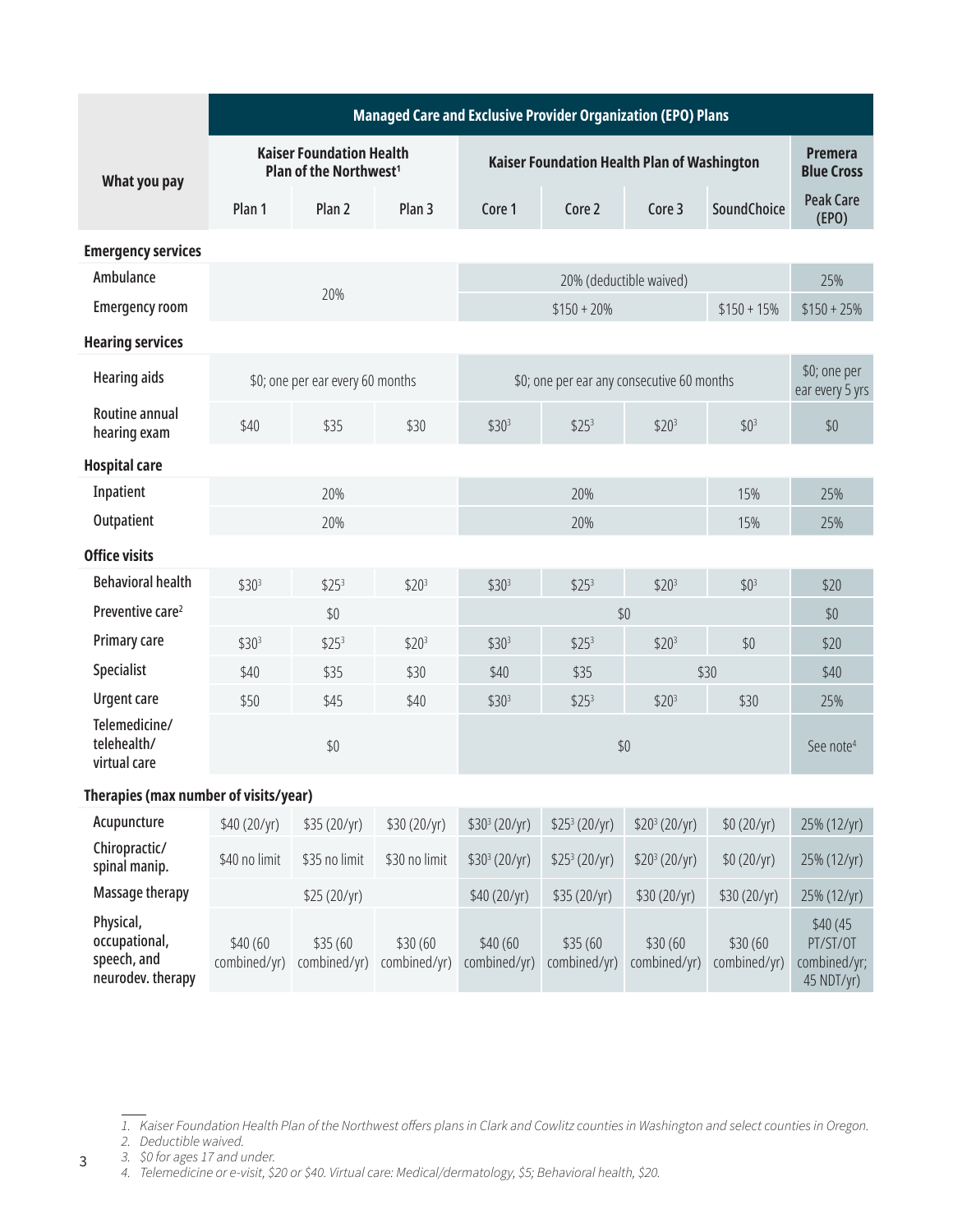|                                                                | <b>Preferred Provider Organization (PPO) Plans</b> |                                                                |                                        |                                              |                                   |                                                                                                                                                   |                             |                                                                     |                             |
|----------------------------------------------------------------|----------------------------------------------------|----------------------------------------------------------------|----------------------------------------|----------------------------------------------|-----------------------------------|---------------------------------------------------------------------------------------------------------------------------------------------------|-----------------------------|---------------------------------------------------------------------|-----------------------------|
| What you pay                                                   |                                                    | <b>Kaiser Foundation Health Plan</b><br>of Washington Options  |                                        |                                              | <b>Premera Blue Cross</b>         |                                                                                                                                                   |                             | <b>Uniform Medical Plan (administered</b><br>by Regence BlueShield) |                             |
|                                                                | Access<br><b>PPO 1</b>                             | Access<br>PPO <sub>2</sub>                                     | Access<br>PPO <sub>3</sub>             | <b>High PPO</b>                              | <b>Standard</b><br><b>PPO</b>     | <b>Achieve 1</b>                                                                                                                                  | <b>Achieve 2</b>            | <b>UMP Plus</b>                                                     | High<br><b>Deductible</b>   |
| <b>Emergency services</b>                                      |                                                    |                                                                |                                        |                                              |                                   |                                                                                                                                                   |                             |                                                                     |                             |
| Ambulance                                                      |                                                    | 20%                                                            |                                        | 25%                                          | 20%                               |                                                                                                                                                   |                             | 20%                                                                 |                             |
| <b>Emergency room</b>                                          |                                                    | $$150 + 20\%$                                                  |                                        | $$150 + 25\%$                                | $$150 + 20\%$                     | $$75 + 20\%$                                                                                                                                      | $$75 + 15\%$                |                                                                     | 15%                         |
| <b>Hearing services</b>                                        |                                                    |                                                                |                                        |                                              |                                   |                                                                                                                                                   |                             |                                                                     |                             |
| <b>Hearing aids</b>                                            |                                                    | \$0; one per ear any<br>consecutive 60 months                  |                                        |                                              | \$0; one per ear<br>every 5 years |                                                                                                                                                   |                             | \$0; one per ear every 5 years                                      |                             |
| Routine annual<br>hearing exam                                 | $$30^1 ($20^2)$                                    | $$25^1$ (\$15 <sup>2</sup> )                                   | $$20^1$ (\$10 <sup>2</sup> )           |                                              | \$0                               |                                                                                                                                                   | \$0                         |                                                                     | 15%                         |
| <b>Hospital care</b>                                           |                                                    |                                                                |                                        |                                              |                                   |                                                                                                                                                   |                             |                                                                     |                             |
| Inpatient                                                      | 20%                                                |                                                                |                                        | 25%                                          | 20%                               | \$200/day<br>\$200/day up to<br>up to \$600 +<br>$$600 + 15\%$ for<br>20% for pro.<br>professional services <sup>3</sup><br>services <sup>3</sup> |                             | 15%                                                                 |                             |
| Outpatient                                                     |                                                    | 20%                                                            |                                        | 25%                                          | 20%                               | 20%                                                                                                                                               |                             | 15%                                                                 |                             |
| <b>Office visits</b>                                           |                                                    |                                                                |                                        |                                              |                                   |                                                                                                                                                   |                             |                                                                     |                             |
| <b>Behavioral health</b>                                       | $$30^1$ (\$20 <sup>2</sup> )                       | $$25^1$ (\$15 <sup>2</sup> )                                   | $$20^1 ($10^2$)$                       | \$20                                         |                                   | 20%<br>15%                                                                                                                                        |                             |                                                                     |                             |
| Preventive care <sup>4</sup>                                   |                                                    | $$0$$                                                          |                                        | \$0                                          |                                   | \$0                                                                                                                                               |                             |                                                                     |                             |
| Primary care                                                   | \$301 (\$202)                                      | $$25^1$ (\$15 <sup>2</sup> )                                   | $$20^1 ($10^2$)$                       |                                              | \$20                              |                                                                                                                                                   |                             | \$0                                                                 |                             |
| <b>Specialist</b>                                              | \$40 (\$30 <sup>2</sup> )                          | \$35 (\$25 <sup>2</sup> )                                      | \$30 (\$20 <sup>2</sup> )              |                                              | \$40                              | 20%                                                                                                                                               | 15%                         |                                                                     | 15%                         |
| <b>Urgent care</b>                                             | \$30 <sup>1</sup> (\$20 <sup>2</sup> \$)           | $$25^1$ (\$15 <sup>2</sup> )                                   | \$20 <sup>1</sup> (\$10 <sup>2</sup> ) | 25%                                          | 20%                               |                                                                                                                                                   |                             | 15%                                                                 |                             |
| Telemedicine/<br>telehealth/<br>virtual care                   |                                                    | $$0$$                                                          |                                        |                                              | See note <sup>5</sup>             | Varies, see COC                                                                                                                                   |                             |                                                                     |                             |
| Therapies (max number of visits/year)                          |                                                    |                                                                |                                        |                                              |                                   |                                                                                                                                                   |                             |                                                                     |                             |
| Acupuncture                                                    |                                                    | $$30^1 (20/yr) $25^1 (20/yr)$                                  | $$20^1 (20/yr)$                        | 25% (12/yr)                                  | 20% (12/yr)                       | \$15(24/yr)                                                                                                                                       | \$15(24/yr)                 | \$15(24/yr)                                                         | \$15 <sup>6</sup> (24/yr)   |
| Chiropractic/spinal<br>manipulations                           | \$301 (\$202)<br>(20/yr)                           | $$25^1$ (\$15 <sup>2</sup> )<br>(20/yr)                        | $$20^1 ($10^2$)$<br>(20/yr)            | 25% (12/yr)                                  | 20% (12/yr)                       | \$15(24/yr)                                                                                                                                       | \$15(24/yr)                 | \$15(24/yr)                                                         | \$15 <sup>6</sup> (24/yr)   |
| Massage therapy                                                | \$40 (20/yr)                                       | \$35 (20/yr)                                                   | \$30(20/yr)                            | 25% (12/yr)                                  | 20% (12/yr)                       | \$15(24/yr)                                                                                                                                       | \$15(24/yr)                 | \$15(24/yr)                                                         | \$15 <sup>6</sup> (24/yr)   |
| Physical,<br>occupational,<br>speech, and<br>neurodev. therapy | \$40<br>$($302)$ (60                               | \$35<br>$($252)$ (60<br>combined/yr) combined/yr) combined/yr) | \$30<br>$($202)$ (60                   | \$40 (45 PT/ST/OT<br>combined/yr; 45 NDT/yr) |                                   | 20% (80<br>combined/<br>yr)                                                                                                                       | 15% (80<br>combined/<br>yr) | 15% (60<br>combined/<br>yr)                                         | 15% (80<br>combined/<br>yr) |

<span id="page-3-0"></span>*<sup>1.</sup> \$0 for ages 17 and under.*

<span id="page-3-1"></span>*<sup>2.</sup> Enhanced benefit: Enhanced in-network cost shares apply when using designated integrated providers and pharmacies as identified in the provider directory.*

<span id="page-3-2"></span>*<sup>3.</sup> 0% for behavioral health*

<span id="page-3-3"></span>*<sup>4.</sup> Deductible waived.*

<span id="page-3-4"></span>*<sup>5.</sup> Telemedicine or e-visit, \$20 or \$40. Virtual care: Medical/*

<span id="page-3-5"></span>*dermatology, \$5; Behavioral health, \$20.*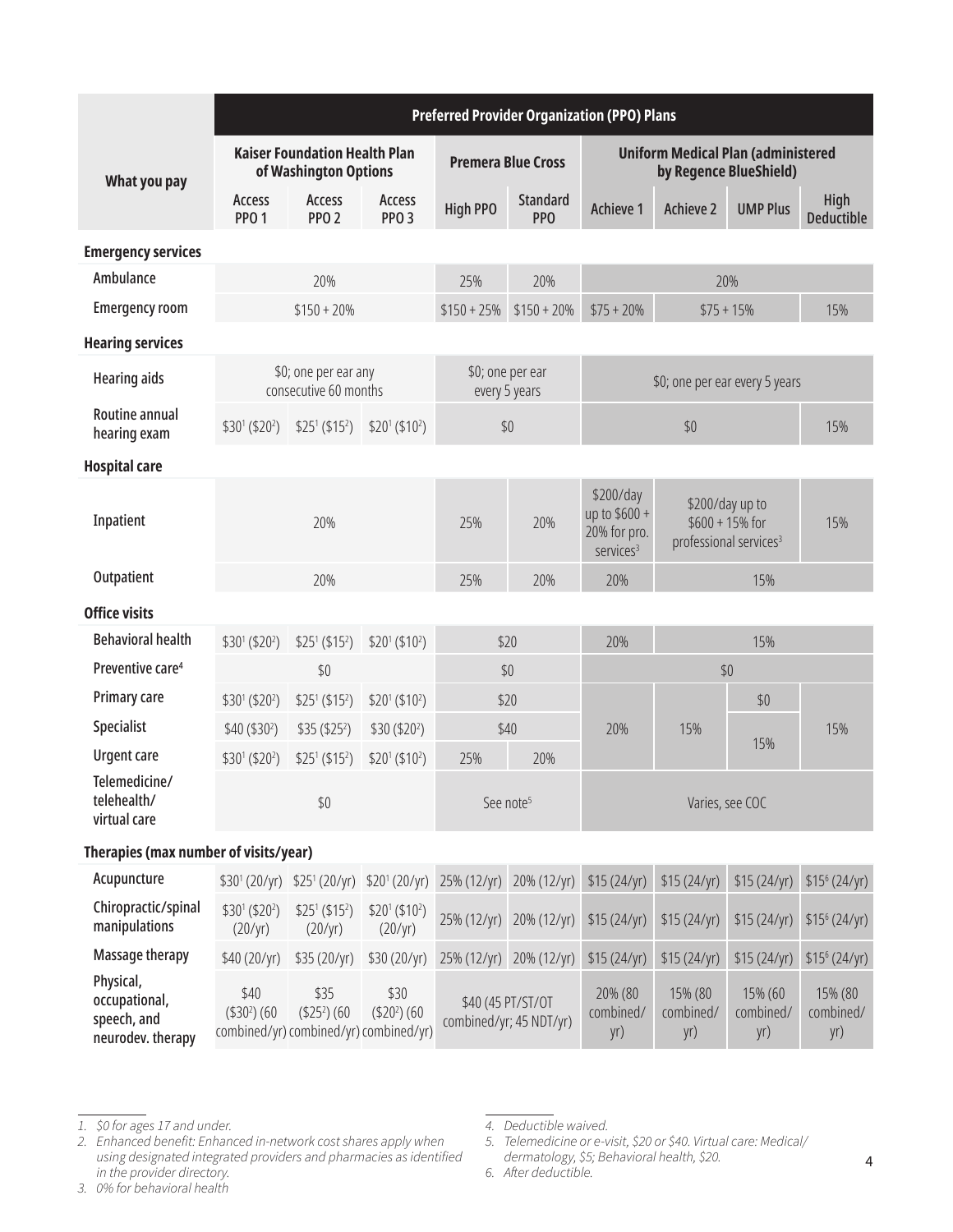## **Prescription drug benefits comparison**

Amounts in the following tables show what you pay for prescription drugs. Under the prescription drug benefit, most copays and coinsurance do not apply until after you have paid your annual deductible unless noted that the deductible is waived.

| <b>Drug tiers</b>        | <b>Kaiser Foundation Health Plan of the Northwest</b> |                               |                   |                                   |                   |                   |  |  |  |
|--------------------------|-------------------------------------------------------|-------------------------------|-------------------|-----------------------------------|-------------------|-------------------|--|--|--|
|                          |                                                       | <b>Retail</b> (30-day supply) |                   | <b>Mail-order</b> (90-day supply) |                   |                   |  |  |  |
|                          | Plan 1                                                | Plan 2                        | Plan <sub>3</sub> | Plan 1                            | Plan <sub>2</sub> | Plan <sub>3</sub> |  |  |  |
| Generic                  | \$20                                                  | \$15                          | \$10              | \$40                              | \$20<br>\$30      |                   |  |  |  |
| Preferred brand-name     | \$40                                                  | \$30                          | \$20              | \$80<br>\$40<br>\$60              |                   |                   |  |  |  |
| Non-preferred brand-name |                                                       | 50% up to \$100               |                   | 50% up to \$200                   |                   |                   |  |  |  |
| <b>Specialty</b>         |                                                       | 50% up to \$150               |                   | Not covered                       |                   |                   |  |  |  |

| <b>Drug tiers</b>                       | Kaiser Foundation Health Plan of Washington |                               |                                   |                    |        |        |                 |                    |  |  |
|-----------------------------------------|---------------------------------------------|-------------------------------|-----------------------------------|--------------------|--------|--------|-----------------|--------------------|--|--|
|                                         |                                             | <b>Retail</b> (30-day supply) | <b>Mail-order</b> (90-day supply) |                    |        |        |                 |                    |  |  |
|                                         | Core 1                                      | Core 2                        | Core 3                            | <b>SoundChoice</b> | Core 1 | Core 2 | Core 3          | <b>SoundChoice</b> |  |  |
| Preferred generic                       | \$5                                         | \$10                          |                                   |                    |        | \$20   |                 |                    |  |  |
| <b>Preferred brand-name</b>             |                                             |                               | \$25                              |                    | \$50   |        |                 |                    |  |  |
| Non-preferred generic<br>and brand-name |                                             | \$50                          |                                   |                    |        | \$100  |                 |                    |  |  |
| <b>Specialty</b>                        |                                             | 50% up to \$150               |                                   |                    |        |        | 50% up to \$300 |                    |  |  |

|                                                                                           | <b>Premera</b> |                               |                     |                                   |                         |                        |  |  |  |  |
|-------------------------------------------------------------------------------------------|----------------|-------------------------------|---------------------|-----------------------------------|-------------------------|------------------------|--|--|--|--|
| <b>Drug tiers</b>                                                                         |                | <b>Retail</b> (30-day supply) |                     | <b>Mail-order</b> (90-day supply) |                         |                        |  |  |  |  |
|                                                                                           | Peak Care EPO  | <b>High PPO</b>               | <b>Standard PPO</b> | Peak Care EPO                     | <b>High PPO</b>         | <b>Standard PPO</b>    |  |  |  |  |
| Preferred generic<br>(deductible waived)                                                  | \$7            | \$7                           |                     | \$14                              | \$14                    |                        |  |  |  |  |
| Preferred brand-name                                                                      | \$30           | \$30                          | 30%                 | \$60                              | \$60                    | 30%                    |  |  |  |  |
| Non-preferred brand-name                                                                  | 30%            | 30%                           | 50%                 | 30%                               | 30%                     | 50%                    |  |  |  |  |
| Specialty (Limited to 30-day<br>supply through mail-order<br>specialty pharmacy, Accredo) | Not covered    | Not covered                   | Not covered         | \$50 (30-day<br>supply)           | \$50 (30-day<br>supply) | 40% (30-day<br>supply) |  |  |  |  |